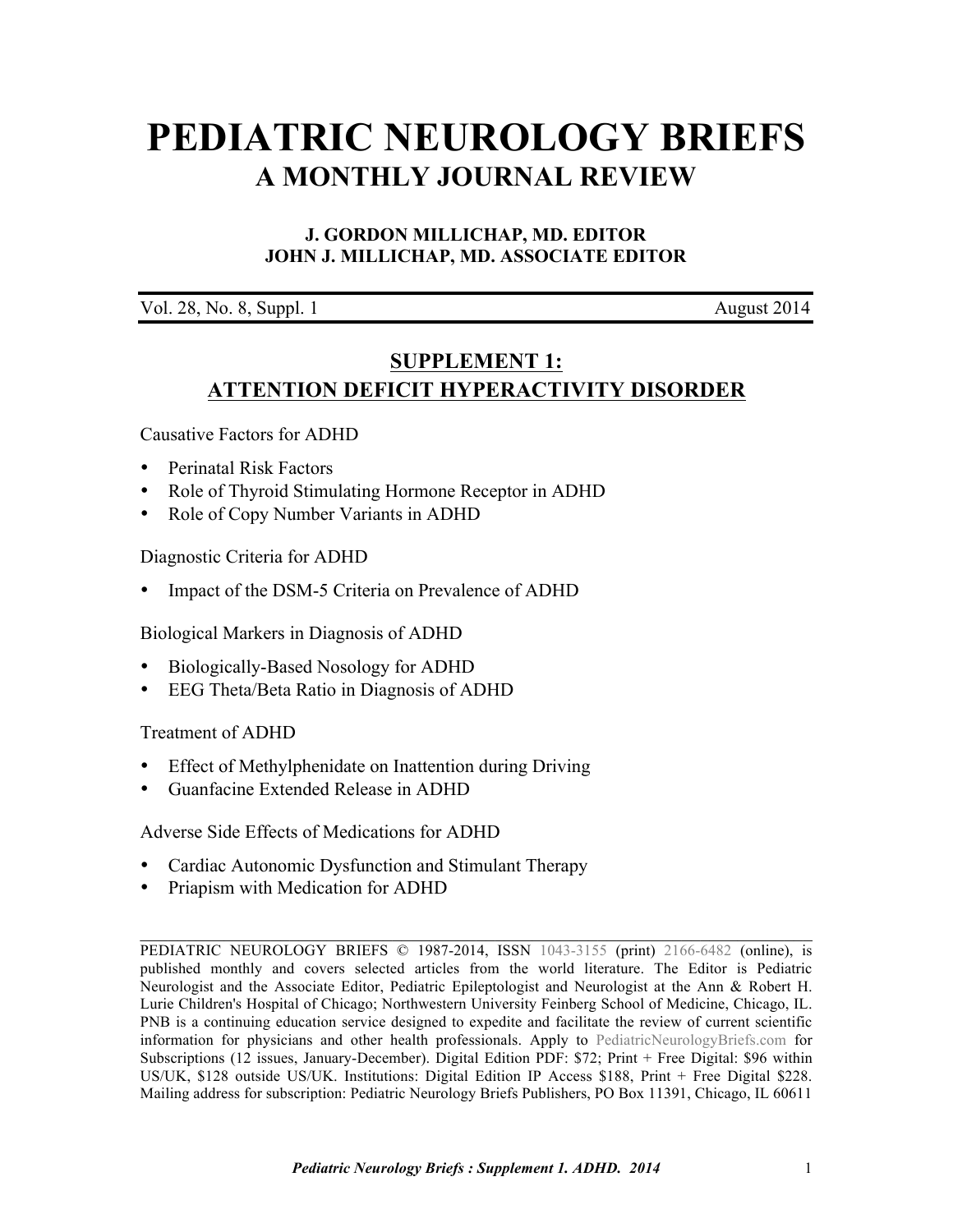# **CAUSATIVE FACTORS FOR ADHD**

# **PERINATAL RISK FACTORS**

Investigators at Seoul National Hospital, and other centers in Seoul, Korea, studied the genetic, perinatal, and developmental risk factors in 147 children, ages 6 to 15 years, diagnosed with ADHD. Compared to a healthy control group of 502 children without ADHD, the ADHD-Combined subtype children showed more severe externalizing symptoms, more deficits in a continuous performance test, and were more likely to have comorbid disorders. Risk factors for both ADD-Inattentive and ADHD-Combined subtypes included maternal stress during pregnancy, postpartum depression, and changes in the primary caretaker during first 3 years. The ADD-I group was less likely to have received prenatal check-ups and more likely to have had postnatal medical illness than the ADHD-C group. The genotype frequencies of the dopamine transporter (DAT1) and serotonin transporter-linked polymorphisms were the same for the two subtypes. The inattentive subtype, ADD-I, differs from the combined subtype, ADHD-C, in having less severe symptoms, less comorbidity, and fewer environmental risk factors. [\(Park S, Cho SC, Kim JW, et al. Differential perinatal risk factors in children with](http://dx.doi.org/10.1016/j.psychres.2014.05.036) attention-deficit/hyperactivity disorder by subtype. **Psychiatry Res** 2014 May 28).

COMMENTARY. In addition to the genetic factor, acquired environmental causes may contribute to the etiology of ADHD and these are classified according to the time of their occurrence: 1) *pregnancy- and birth-related (pre- and perinatal) risk factors*, and 2) *childhood (postnatal) illnesses.* Nutritional and dietary factors also play a role; of the numerous environmental causes listed, a deficiency of omega-3 fatty acid and treatment with supplemental fatty acid are receiving most attention [1][2].

Treatment is occasionally determined by etiological environmental factors (e.g. thyroid, dietary), but usually a correction of deficient catecholamine metabolism using methylphenidate or amphetamine medication is the primary aim of treatment. Variability of response to medication may be explained by the occurrence and variability of environmental etiological factors. Gene-environment interaction is increasingly recognized as an important mechanism in the etiology and development of ADHD [3]. In therapy of ADHD, a combination of stimulant medication and supplemental omega-3 fatty acid may provide a better response than stimulant alone [4].

In previous clinical and animal studies, patients with the highest levels of motor activity were more likely to respond to methylphenidate therapy [5][6]. In addition, the most active patients had the highest number of neurological soft-sign abnormalities, and in animals rendered hyperactive by prefrontal cerebral lesions, the more severe brain damage [5]. It is not surprising that the ADHD-C patient group in the Korean study [7] have more severe symptoms compared to the ADD-I subtype, greater comorbidity, and more evidence of environmental etiologic factors.

### **References.**

- 1. [Millichap JG. Attention Deficit Hyperactivity Disorder Handbook : A Physician's Guide to ADHD.](http://dx.doi.org/10.1007/978-1-4419-1397-5) 2nd ed. New York: Springer; 2011:182.
- 2. Millichap [JG. Pediatrics. 2008 Feb;121\(2\):e358-65](http://dx.doi.org/10.1542/peds.2007-1332).
- 3. [Thapar A, et al. Br J Psychiatry. 2007 Jan;190:1-3.](http://dx.doi.org/10.1192/bjp.bp.106.027003)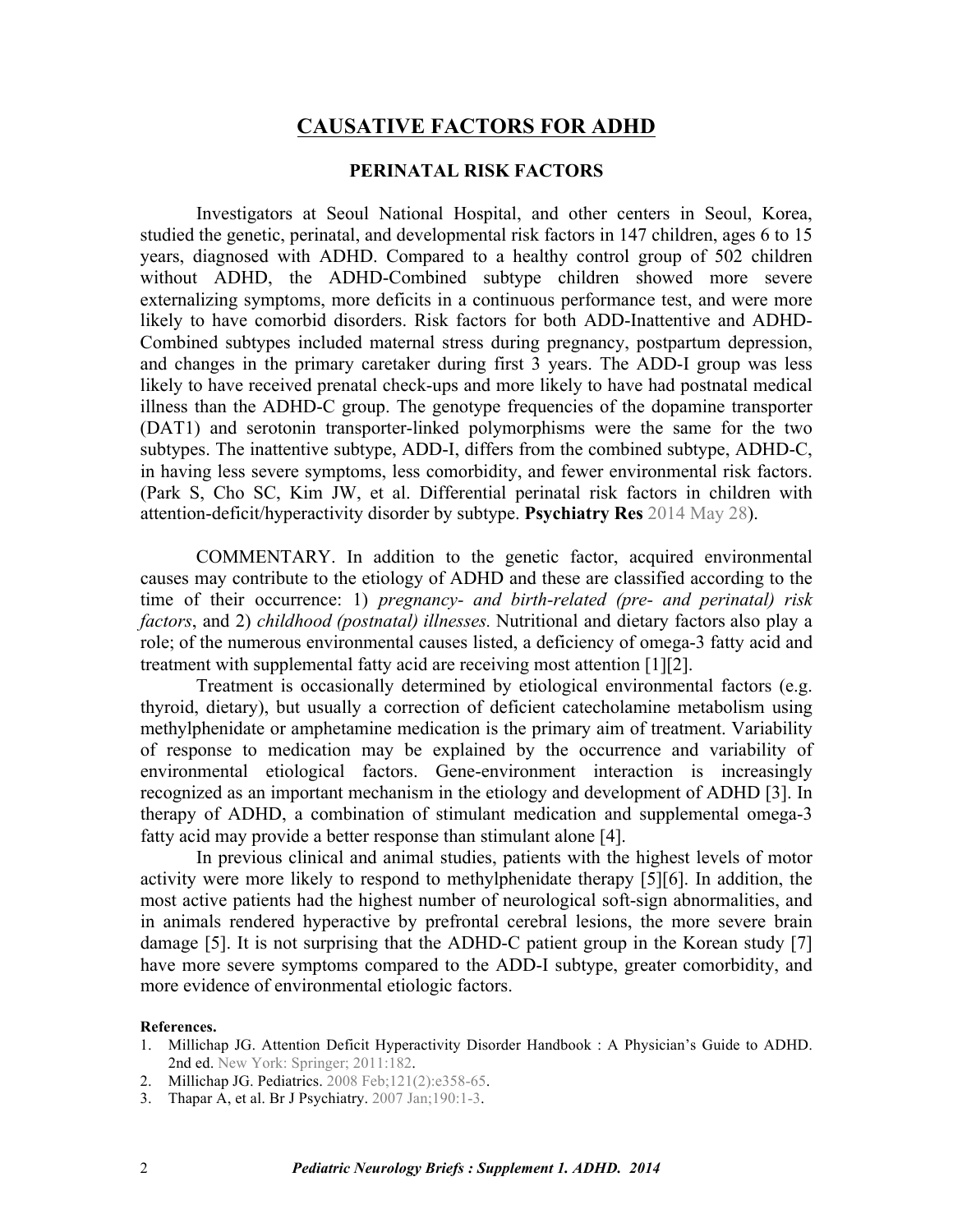- 4. [Millichap JG, Yee MM. Pediatrics. 2012 Feb;129\(2\):330-7](http://dx.doi.org/10.1542/peds.2011-2199).
- 5. Millichap [JG. In: Minimal Brain Dysfunction. Ann N Y Acad Sci. 1973 Feb 28;205:321-34.](http://dx.doi.org/10.1111/j.1749-6632.1973.tb43189.x)
- 6. [Barkley RA, et al. Pediatrics. 1991 Apr;87\(4\):519-31](http://www.ncbi.nlm.nih.gov/pubmed/2011430).
- 7. [Park S, et al. Psychiatry Res. 2014 May 28. \[Epub ahead of print\].](http://dx.doi.org/10.1016/j.psychres.2014.05.036)

### **ROLE OF THYROID STIMULATING HORMONE RECEPTOR IN ADHD**

Investigators from Meijo and Nagoya Universities, Nagoya, Japan, studied the role for thyroid stimulating hormone receptor (TSHR) in TSHR knockout mice with phenotypes of ADHD such as hyperactivity, impulsiveness, and impairment of short-term memory. Administration of methylphenidate reversed impulsiveness, aggression and object recognition memory impairment. Monoaminergic changes in the brain, including an increase in the ratio of homovanillic acid/dopamine, were accompanied by an increase in the expression of noradrenaline transporter in the frontal cortex. These changes were attributed to the loss of the TSH-TSHR pathway, suggesting a novel role for TSHR in [behavioral and neurological phenotypes of ADHD. \(Mouri A, et al. Thyrotropin receptor](http://dx.doi.org/10.1016/j.psyneuen.2014.05.021) knockout changes monoaminergic neuronal system and produces methylphenidatesensitive emotional and cognitive dysfunction. **Psychoneuroendocrinology** 2014 Jun 24;48C:147-161).

COMMENTARY. Dysregulation of TSH and its receptor TSHR is implicated in the pathophysiology of ADHD, and ADHD is reported in association with resistance to thyroid hormone, a disease caused by a mutation in the thyroid hormone receptor B (TRB) gene. Investigators at the National Institutes of Health, Bethesda, MD, evaluated the presence and severity of ADHD in 18 families with a history of generalized resistance to thyroid hormone. Among the children, 19 of 27 subjects resistant to thyroid hormone (70%) and 5 of 25 unaffected subjects (20%) met criteria for ADHD (P<0.001). The odds of having ADHD were 3.2 times higher for affected male subjects than for affected females and were 2.7 times higher for unaffected male subjects than for unaffected female subjects. The mean symptom score was 2.5 times higher in the affected group than in the unaffected group  $(7.0 \text{ vs } 2.8, \text{ P} < 0.001)$ . The frequency of other psychiatric diagnoses was similar in the two groups. In this study sample, ADHD is strongly associated with generalized resistance to thyroid hormone [1]. In a later Australian study, the prevalence of thyroid hormone abnormalities in children with ADHD attending the State Child Development Centre in Perth was 2.3%, and none had generalized resistance to thyroid hormone [2]. Routine screening for thyroid hormone abnormalities in children with ADHD is supported by the NIH study but not by the Australian study. We recommend screening of patients with a family history of thyroid dysfunction [3].

#### **References.**

- 1. [Hauser P, et al. N Engl J Med. 1993 Apr 8;328\(14\):997-1001](http://dx.doi.org/10.1056/NEJM199304083281403).
- 2. [Valentine J, et al. J Paediatr Child Health. 1997 Apr;33\(2\):117-20.](http://dx.doi.org/10.1111/j.1440-1754.1997.tb01012.x)
- 3. [Millichap JG. Attention Deficit Hyperactivity Disorder](http://dx.doi.org/10.1007/978-1-4419-1397-5) Handbook : A Physician's Guide to ADHD. 2nd ed. New York: Springer; 2011:182.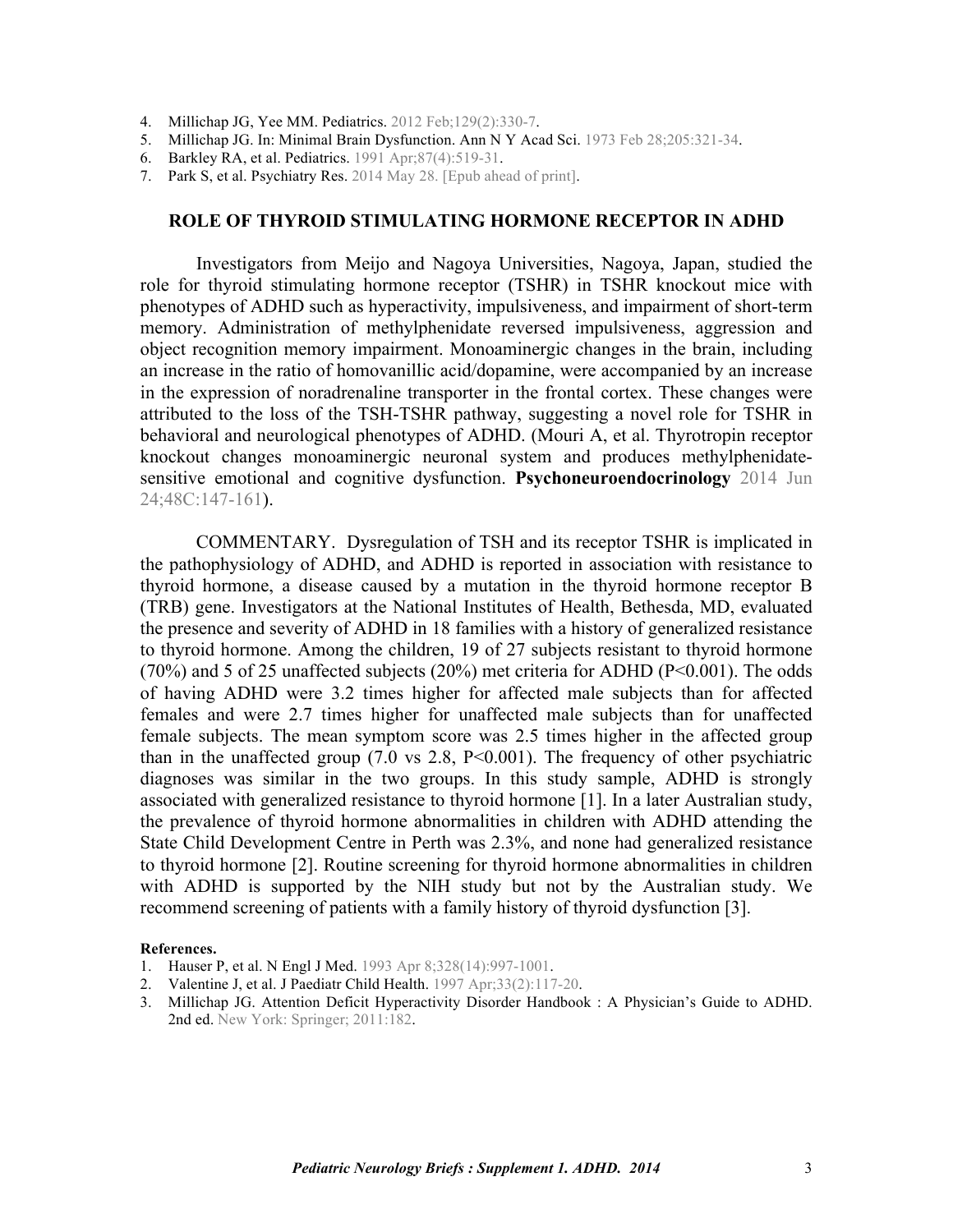### **ROLE OF COPY NUMBER VARIANTS IN ADHD**

Investigators from Brazil determined if copy number variants (CNVs) in glutamate metabotropic receptor genes (GRM) were overrepresented in 1038 individuals with ADHD compared to 1057 subjects without ADHD. No significant difference in the total number of CNVs was found in the two population samples  $(P=0.326)$ . The presence of CNVs was associated with lower IQ scores in ADHD samples (P=0.026) but not in the sample without ADHD. CNVs in GRM5 were associated with anxiety disorders in ADHD cases  $(P=0.002)$ , but not in subjects without ADHD. CNVs in the glutamatergic [genes were associated with cognitive and clinical characteristics of ADHD. \(Akutagava-](http://dx.doi.org/10.1002/ajmg.b.32253)Martins GC, et al. Glutamatergic copy number variants and their role in attentiondeficit/hyperactivity disorder. **Am J Med Genet B Neuropsychiatr Genet** 2014 Jul 2).

 COMMENTARY. The results of this study suggest a role for glutamate in ADHD. In an investigation of the association between metabotropic glutamate receptor subtype 7-gene polymorphism and treatment response to methylphenidate, children with the G/A genotype had a more pronounced response rate than children with the G/G genotype [1].

#### **References.**

1. [Park S, et al. J Child Adolesc Psychopharmacol. 2014 May;24\(4\):223-7](http://dx.doi.org/10.1089/cap.2013.0079).

# **DIAGNOSTIC CRITERIA FOR ADHD**

# **IMPACT OF THE DSM-5 CRITERIA ON PREVALENCE OF ADHD**

Investigators at the National Institute of Mental Health, Bethesda, MD, compared the prevalence and clinical correlates of DSM-IV-TR versus DSM-5-defined ADHD and subtypes in a nationally representative sample of US youth based on age-of-onset criterion. Extension of the age-of-onset criterion from 7 to 12 years led to an increase in the prevalence rate of ADHD from 7.38% (DSM-IV-TR) to 10.84% (DSM-5). Severity of ADHD and patterns of comorbidity were not changed by the later age-of-onset, but the group with later age of onset was more likely to be from lower income and ethnic [minority families. \(Vande Voort JL, He JP, Jameson ND, Merikangas KR. Impact of the](http://dx.doi.org/10.1016/j.jaac.2014.03.005) DSM-5 attention-deficit/hyperactivity disorder age-of-onset criterion in the US Adolescent population. **J Am Acad Child Adolesc Psychiatry** 2014 Jul;53(7):736-44).

COMMENTARY. The DSM-5 edition released in May 2013 replaces the DSM-IV-TR edition and the changes are as follows: symptoms can now occur by age 12 rather than by age 6, and for adults and adolescents age 17 or older, only 5 symptoms are needed instead of the 6 needed for younger children.

Unchanged is the requirement that symptoms must be present for at least 6 months and they are inappropriate for developmental level; several symptoms were present before age 12 years; several symptoms are present in two or more settings (e.g., at home, school or work; with friends or relatives; in other activities); symptoms interfere with or reduce the quality of social, school, or work; and the symptoms are not better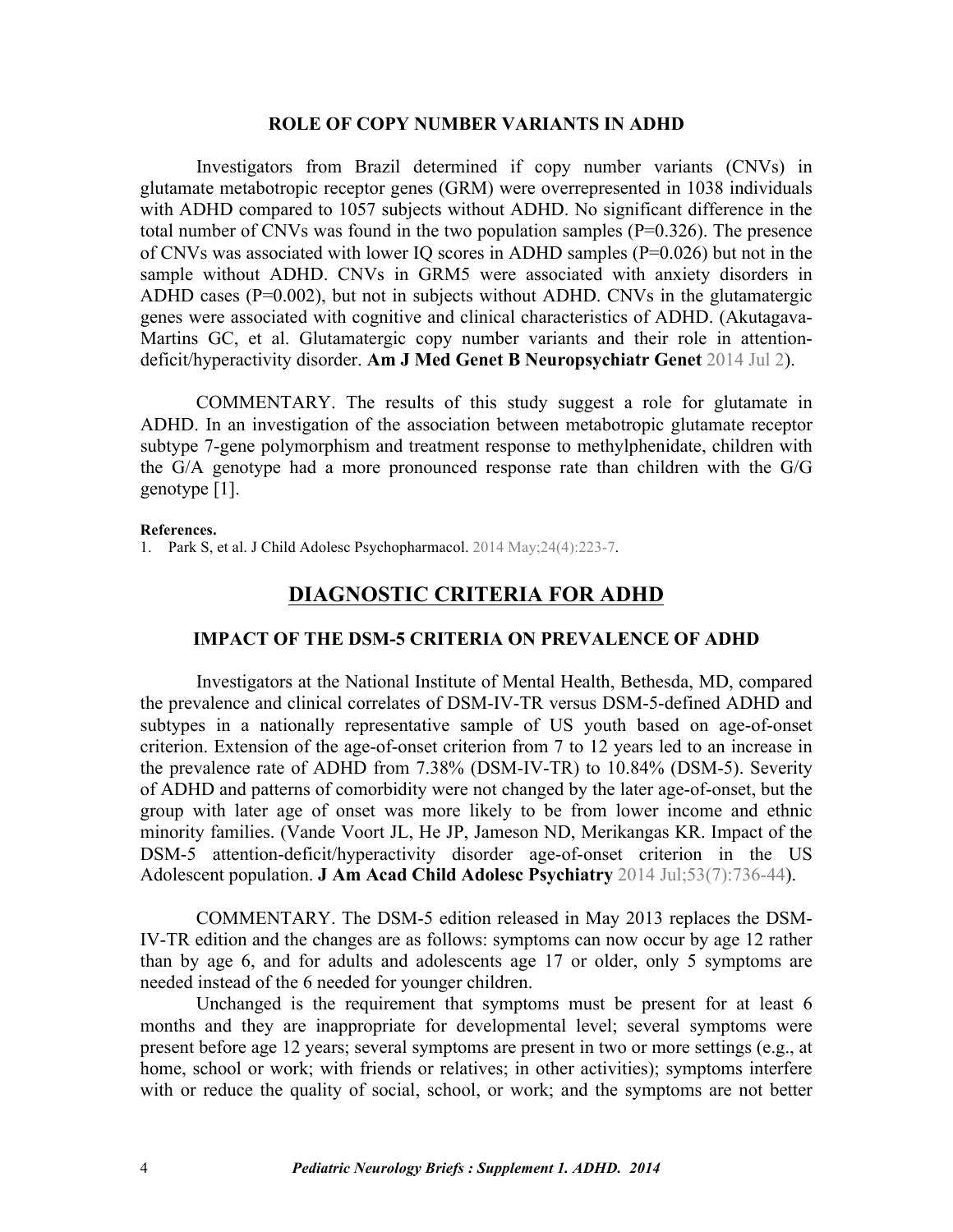explained by another mental disorder (e.g., mood disorder, anxiety disorder, dissociative disorder, or a personality disorder. A patient may have both ADHD and ASD. Symptoms are now referred to as "presentations": Combined, predominantly inattentive, and predominantly hyperactive-impulsive presentations.

#### **References.**

1. [American Psychiatric Association. Diagnostic and Statistical Manual of Mental Disorders : DSM-5.](http://www.worldcat.org/oclc/847226928) 5th Ed. Arlington, VA: American Psychiatric Association; 2013:947.

# **BIOLOGICAL MARKERS IN DIAGNOSIS OF ADHD**

# **BIOLOGICALLY BASED NOSOLOGY FOR ADHD**

Investigators at Oregon Health and Science University and other centers attempt to refine subtyping of childhood ADHD by using biologically based behavioral temperament types. Groups were validated using 3 external validators: cardiac measures of respiratory sinus arrhythmia, CNS functioning via functional MRI, and clinical outcomes at 1-year follow-up. Three novel types of ADHD were recognized: mild (normative emotion regulation), surgent (extreme levels of positive approachmotivation), and irritable (extreme levels of negative emotionality, anger, and poor soothability). These types were stable over time and showed unique patterns of cardiac physiological response, resting-state functional brain connectivity, and clinical outcomes. This biologically informed temperament-based typology is thought to provide a superior description of heterogeneity in the ADHD population than any current classification. [\(Karalunas, et al. Subtyping attention-deficit/hyperactivity disorder using temperament](http://dx.doi.org/10.1001/jamapsychiatry.2014.763) dimensions: toward biologically based nosologic criteria. **JAMA Psychiatry** 2014 Jul 9).

 COMMENTARY. The use of a combination of biological markers may help to reduce heterogeneity and to identify homogeneous phenotypes of ADHD. A consensus report of the World Federation of Societies of Biological Psychiatry (WFSBP) task force on biological markers and the World Federation of ADHD determined in 2012 that no reliable ADHD biomarker had been described to date, but some promising candidates (e.g. olfactory sensitivity, substantial echogenicity) exist. The development of ADHD markers is hindered by sample heterogeneity due to etiological and phenotypic complexity and age-dependent co-morbidities [1].

#### **References.**

1. [Thome J, et al. World J Biol Psychiatry. 2012 Jul;13\(5\):379-400.](http://dx.doi.org/10.3109/15622975.2012.690535)

# **EEG THETA/BETA RATIO IN DIAGNOSIS OF ADHD**

Investigators at the Research Institute Brainclinics, Nijmegen, Netherlands, conducted a meta-analysis on the Theta/Beta ratio (TBR) during Eyes Open from location Cz (the electrode halfway between the inion and the nasion) in the EEG of children/adolescents 6-18 years of age with and without ADHD. In nine studies identified with a total of 1253 subjects with and 517 without ADHD, the grand-mean effect size (ES) of the TBR decreased from 0.75 to 0.62 with increasing age, explained by an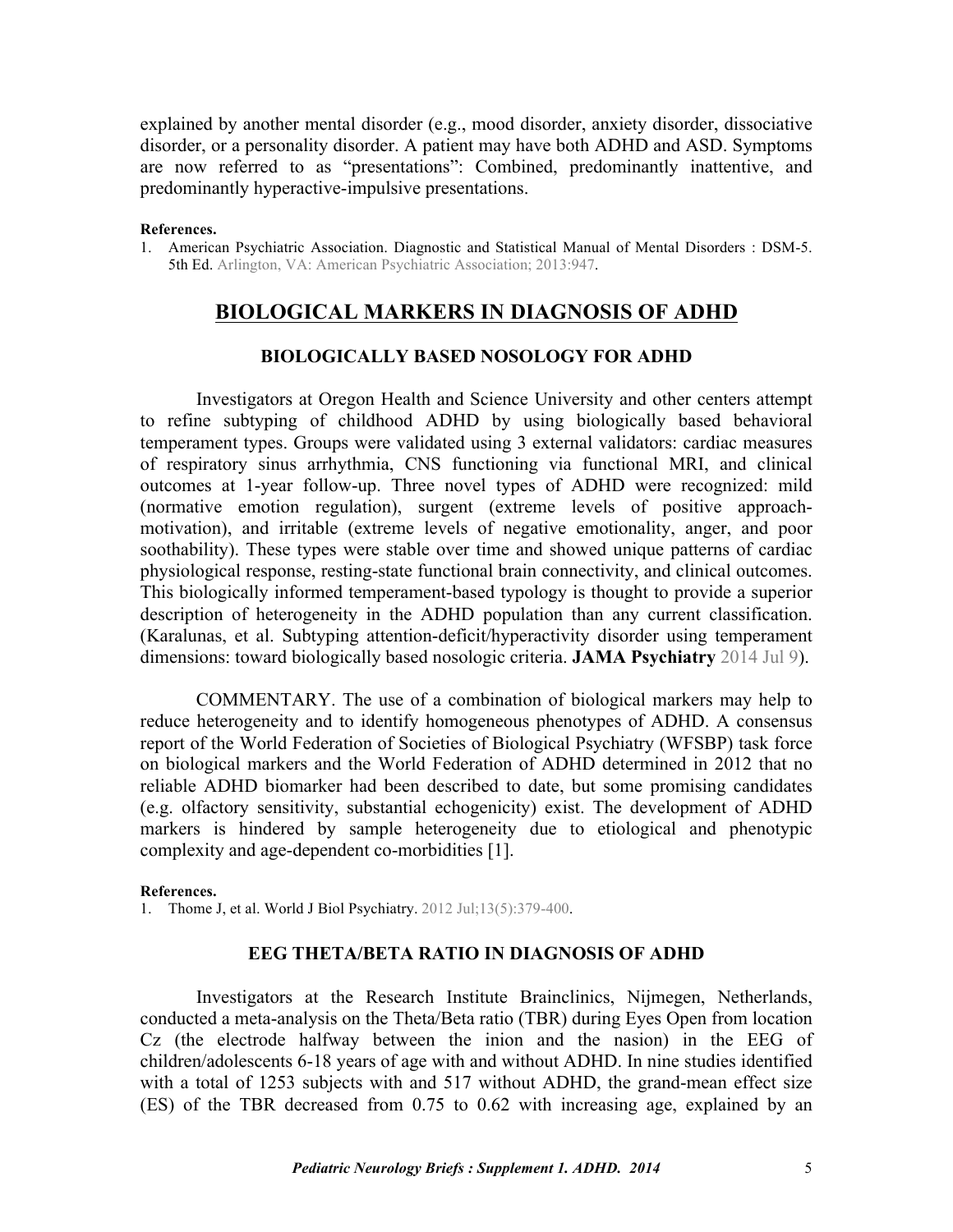increase in TBR for the non-ADHD groups. A substantial sub-group of ADHD patients do deviate on the TBR measure, but excessive TBR is not a reliable diagnostic measure of ADHD. It [may have prognostic value. \(Arns M, et al. A decade of EEG theta/beta ratio](http://dx.doi.org/10.1177/1087054712460087) research in ADHD: a meta-analysis. **J Atten Disord** 2013 Jul;17(5):374-83).

 COMMENTARY. The FDA approved the Neuropsychiatric EEG-Based ADHD Assessment Aid (NEBA) medical device in 2013 to be used as confirmatory support or to pursue further testing after an evaluation for ADHD, in a child aged 6-17. The device was not to be used as a stand alone method of diagnosis of ADHD.

The AAN, in an Evidence-Based Practice Advisory, concludes that it is highly likely that EEG theta-beta power ratio and EEG frontal beta power correctly identify patients with ADHD (accuracy 89% to 94%) as compared to a clinical evaluation. The AAN recommends that the EEG test should not be used in place of a standard clinical evaluation, because of the risks of misdiagnosis of 6-15% when using the theta/beta ratio. There is neither evidence for, nor against the use of theta/beta EEG power ratio either to confirm a diagnosis of ADHD, nor to support further testing. Whether comorbid disorders such as ODD have similar changes in the theta/beta ratios that mimic the reported finding in ADHD is not known [1].

A recent report of spectral analysis of EEGs on 28 normal and 58 ADHD children, aged 6 to 14 years, found TBR was higher in ADHD subjects, with lower beta but no difference in theta power over Broca's area. Beta-1 power over Broca's area was the best diagnostic test, with sensitivity 0.86 and specificity 0.57. The EEG beta-1 power and TBR assist in confirming the diagnosis of ADHD in a sample with moderate pretest probability of ADHD [2].

The present symptomatic method of diagnosis, based on parent and teacher evaluations, is relatively accurate in children with the hyperactive-impulsive subtype of ADHD but less so with the inattentive type. A more objective test such as EEG if validated could be a valuable aid in the diagnosis and management of ADHD. The significance of seizure discharges in approximately 25% of sleep-deprived EEGs in ADHD children is further evidence of the utility of the EEG in ADHD management [3].

#### **References.**

- 1. [AAN. Clinical Practice Guideline Process Manual. 2011 Ed. St Paul, MN: Am. Acad. of Neurology](http://tools.aan.com/globals/axon/assets/9023.pdf).<br>2. Sangal RB, Sangal JM. Clin EEG Neurosci. 2014 Jun 26. [Epub ahead of print].
- 
- 3. [Millichap JJ, Stack CV, Millichap JG. J Child Neurol. 2011 Jan;26\(1\):6-11.](http://dx.doi.org/10.1177/0883073810371228)

# **TREATMENT OF ADHD**

# **EFFECT OF METHYLPHENIDATE ON INATTENTION DURING DRIVING**

Investigators at Utrecht University, the Netherlands; and centers in Australia and Detroit, MI, evaluated the lapses of attention during on-road highway driving in 18 adult ADHD patients during treatment with methylphenidate (MPH) or placebo. Driving was significantly better with MPH when compared with placebo, with reduction in weaving, lapses, and inattention. Lapses were common on placebo (11/18 patients), and much less after MPH (5/18). Lapses often go unnoticed by drivers. [\(Verster JC, Roth T.](http://dx.doi.org/10.1097/JCP.0000000000000174)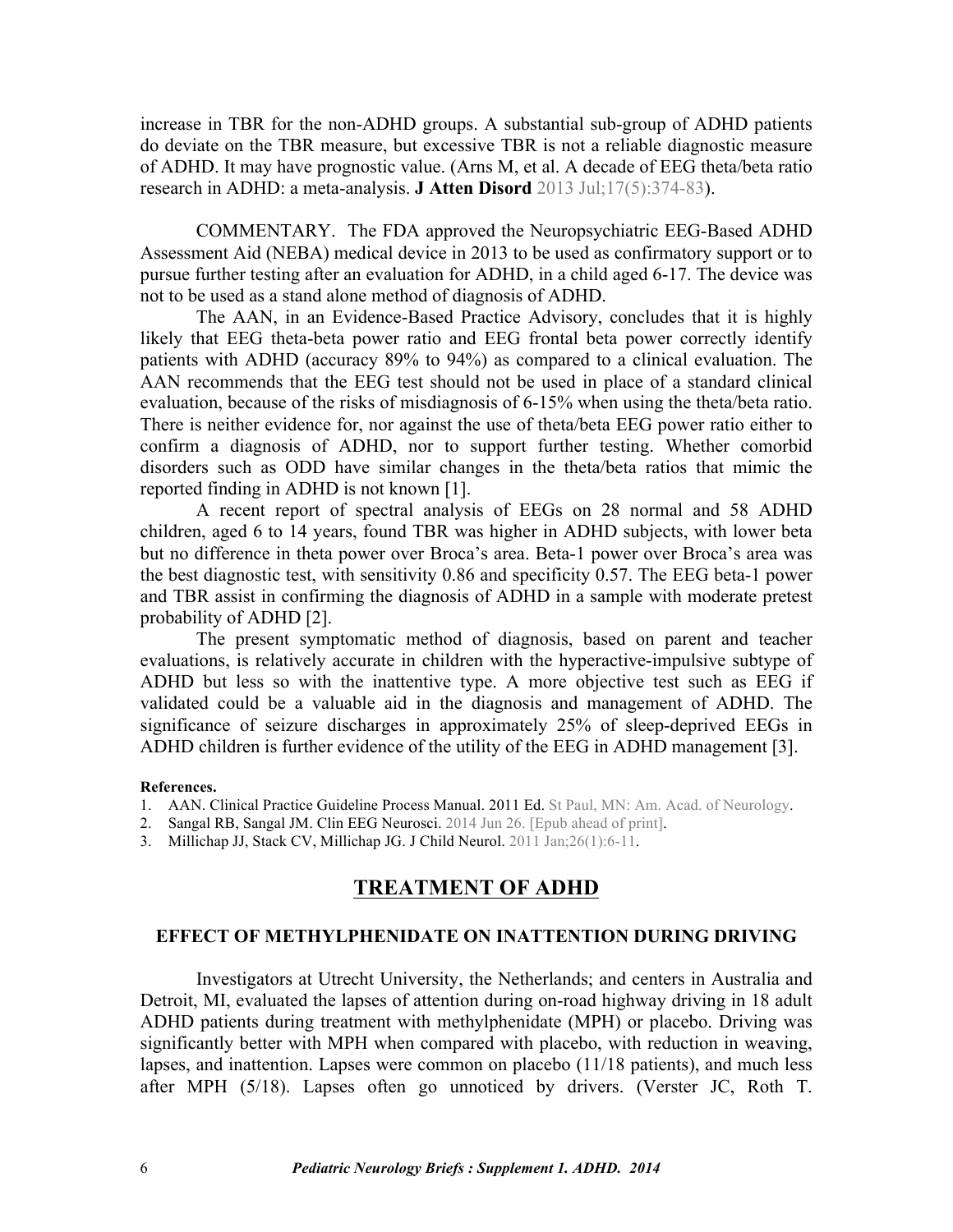[Methylphenidate significantly reduces lapses of attention during on-road highway driving](http://dx.doi.org/10.1097/JCP.0000000000000174) in patients with ADHD. **J Clin Psychopharmacol** 2014 Jun 27. [Epub ahead of print]).

 COMMENTARY. ADHD young adults are twice as likely to be cited for unlawful speeding and have more crashes and more accidents involving bodily injury, when compared to non-ADHD adult control subjects. These findings support a need for continued treatment of ADHD into adolescence and adulthood. Improvement of driving performance of adolescent drivers with ADHD was demonstrated using a driving simulator while taking Concerta compared to placebo [1] or immediate-release MPH [2].

#### **References.**

1. [Cox DJ, et al. Pediatrics. 2006 Sep;118\(3\):e704-10.](http://dx.doi.org/10.1542/peds.2005-2947) 

2. [Cox DJ, et al. J Am Acad Child Adolesc Psychiatry. 2004 Mar;43\(3\):269-75.](http://dx.doi.org/10.1097/00004583-200403000-00007)

# **GUANFACINE EXTENDED RELEASE IN ADHD**

Investigators at Massachusetts General Hospital, Boston, MA, performed a multicenter, 9-week, double-blind, placebo-controlled, dose-optimization study of guanfacine extended release (GXR, <4 mg/d) adjunctive to a long-acting psychostimulant for ADHD continued in 461 subjects. Patients were randomized to receive GXR in the morning (GXR AM), GXR in the evening (GXR PM), or placebo.

GXR treatment groups showed significantly greater improvement from baseline compared with placebo plus psychostimulant. Small mean decreases in pulse, systolic, and diastolic blood pressure were observed in GXR treatment groups. Morning or evening GXR administered adjunctively to a psychostimulant showed significantly greater improvement and generated no new safety signals. (Wilens TE, et al. A controlled [trial of extended-release guanfacine and psychostimulants for attention](http://dx.doi.org/10.1016/j.jaac.2011.10.012)deficit/hyperactivity disorder. **J Am Acad Child Adolesc Psychiatry** 2012;51(1):74-85).

 COMMENTARY. A similar randomized, double-blind trial of guanfacine extended release (Intuniv) administered either in the morning  $((n=107))$  or evening  $(n=107))$ 114) was associated with significant improvements in ADHD symptoms. Once-daily GXR monotherapy is effective, administered AM or PM [1]. The rapid-release guanfacine (Tenex) is often prescribed as an alternative to Intuniv because of cost and insurance denial. Tenex is often effective in the hyperactive/ADHD younger child with sleep disorder or tics, but drowsiness during the day may lessen the ability to focus in school. The effect of Intuniv on school performance and grades requires further study.

### **References.**

1. [Newcorn JH, et al. J Am Acad Child Adolesc Psychiatry. 2013 Sep;52\(9\):921-30](http://dx.doi.org/10.1016/j.jaac.2013.06.006).

# **ADVERSE EFFECTS OF MEDICATIONS FOR ADHD**

### **CARDIAC AUTONOMIC DYSFUNCTION AND STIMULANT THERAPY**

Investigators at University of Minnesota, Minneapolis, report cardiac autonomic dysfunction and arterial stiffness among children and adolescents with ADHD treated